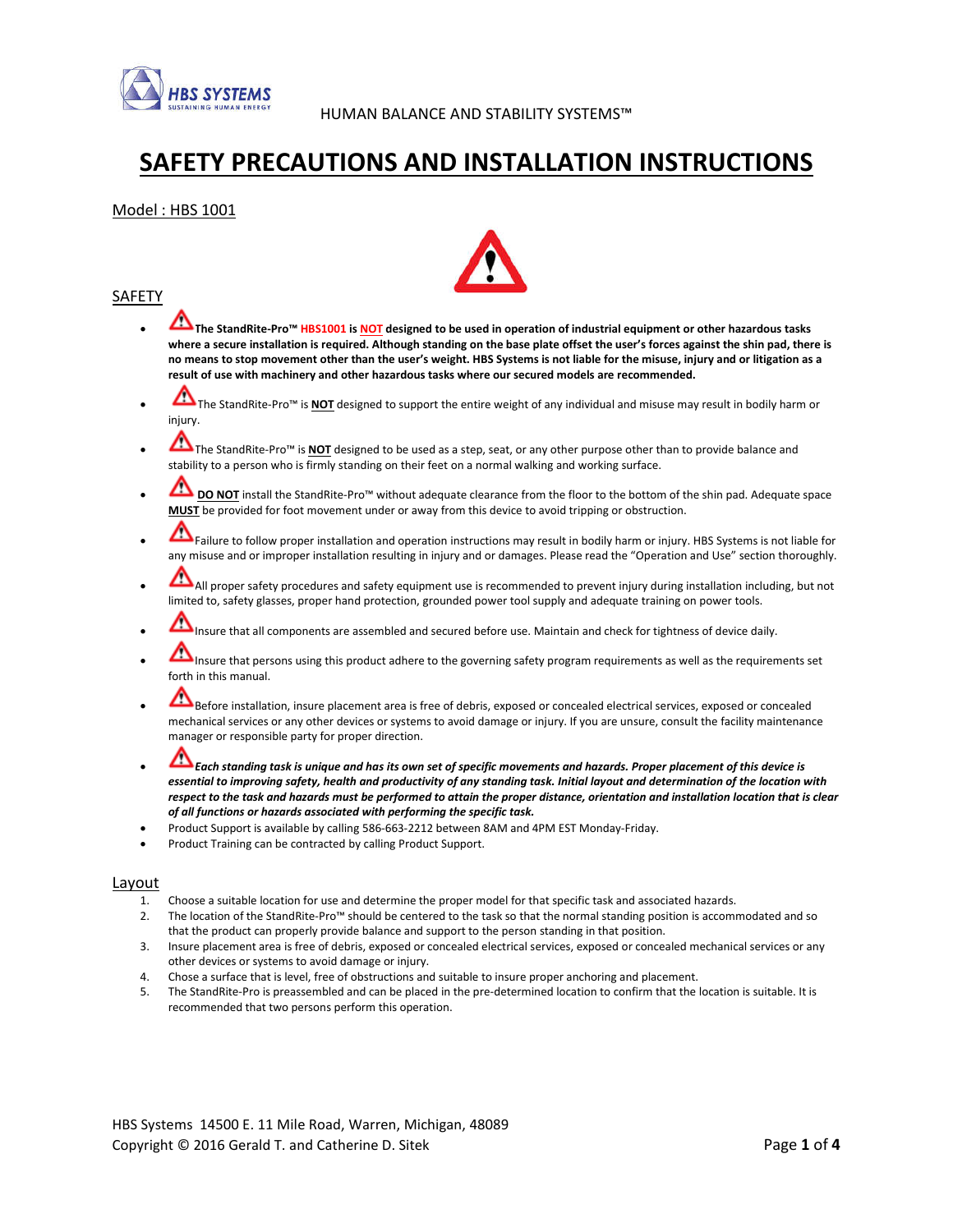

## HUMAN BALANCE AND STABILITY SYSTEMS™

## HBS 1001



#### **Installation**

- 1. With the StandRite-Pro™ assembled and installed, return to each connection point and confirm that all connections are tightened. Using the vertical adjustment "A" Ball Handle Detent Pin, adjust the height of the pad to insure there is adequate clearance for ease of foot movement in or away from the product.
- 2. DO NOT raise the "H" Shin Pad to a height that allows contact with the knees. This adjustment is used for various heights of the users. This product is designed for contact between the "H" Shin Pad and the shins.
- 3. Using the horizontal adjustment "A" Ball Handle Detent Pin, adjust the length of "G" Horizontal Support Pad Base to insure there is adequate clearance away from the task but close enough to manage the task is the usual normal standing position.
- 4. The "G" Horizontal Support Pad Base is preset to the recommended 73 degree from vertical position for optimum results.
- 5. Insure all (2) "A" Ball Handle Detent Pins are in place, tighten the (2) "B" Star Knobs.
- 6. The StandRite-Pro™ is now ready for use.

#### Operation and Use

- StandRite-Pro™ Model HBS1001 is not suitable in an industrial environment where users are in contact with moving parts, machinery or operation of any hazardous tasks as is does NOT anchor to the floor or any surface for a secure installation. HBS Systems is not is not liable for injury and or litigation of any kind resulting from misuse of this product.
- The StandRite-Pro™ is developed to provide increased balance and stability while standing thereby reducing internal body sway. To target body sway, the approximate 73 degree angle of the pad allows the user to bend their knees to make contact between the shins and the pad to improve the center of gravity thus reducing strain to the muscles used to maintain a standing position. Initially, users may find that leaning against the pad is unusual at first. Through continued use the user will begin to feel the benefit of the balance and stability in their feet, ankles, legs, back and even their neck as the related muscles strengthen to the new stance. Eventually, the user may not lean into the pad but rather make contact by touching their shins to the pad. Users simply gain a more acute sense of awareness and stability through improved posture and improved balance.
- Use extreme caution as users begin using this support. Initial safety discussions should be undertaken to insure the user becomes aware of the newly placed device in the workspace. Although the support is placed in a space not normally used for foot travel, the addition of this support pad to the workspace should be discussed, learned and understood before operating any equipment or performing any hazardous tasks. As this support is the first of its kind, it is critical to learn its placement and adapt to it in the workspace before performing tasks. As the user becomes familiar with the new support, awareness between the mind and legs is realized and the user learns the location.
- DO NOT attempt to use the StandRite-Pro™ for an entire shift in the first weeks of use. Like any wellness product especially those meant to strengthen, a brief period of intermittent use will be required as the body adapts the changes in stance. It is recommended that initial use begin with 10% use, and increase usage over a period of weeks. The StandRite-Pro™ is designed to develop a dynamic stance at which time the user would use intermittently during the task. Periodic movement is encouraged for best results.
- Never approach the support from the sides or back. Always approach the support from directly in front to avoid loss of balance by bumping the legs into the edges.
- Do NOT over extend the support horizontally into the walking area of the workspace space or vertically to contact the knees.

HBS Systems 14500 E. 11 Mile Road, Warren, Michigan, 48089 Copyright © 2016 Gerald T. and Catherine D. Sitek **Page 2 of 4** Page 2 of 4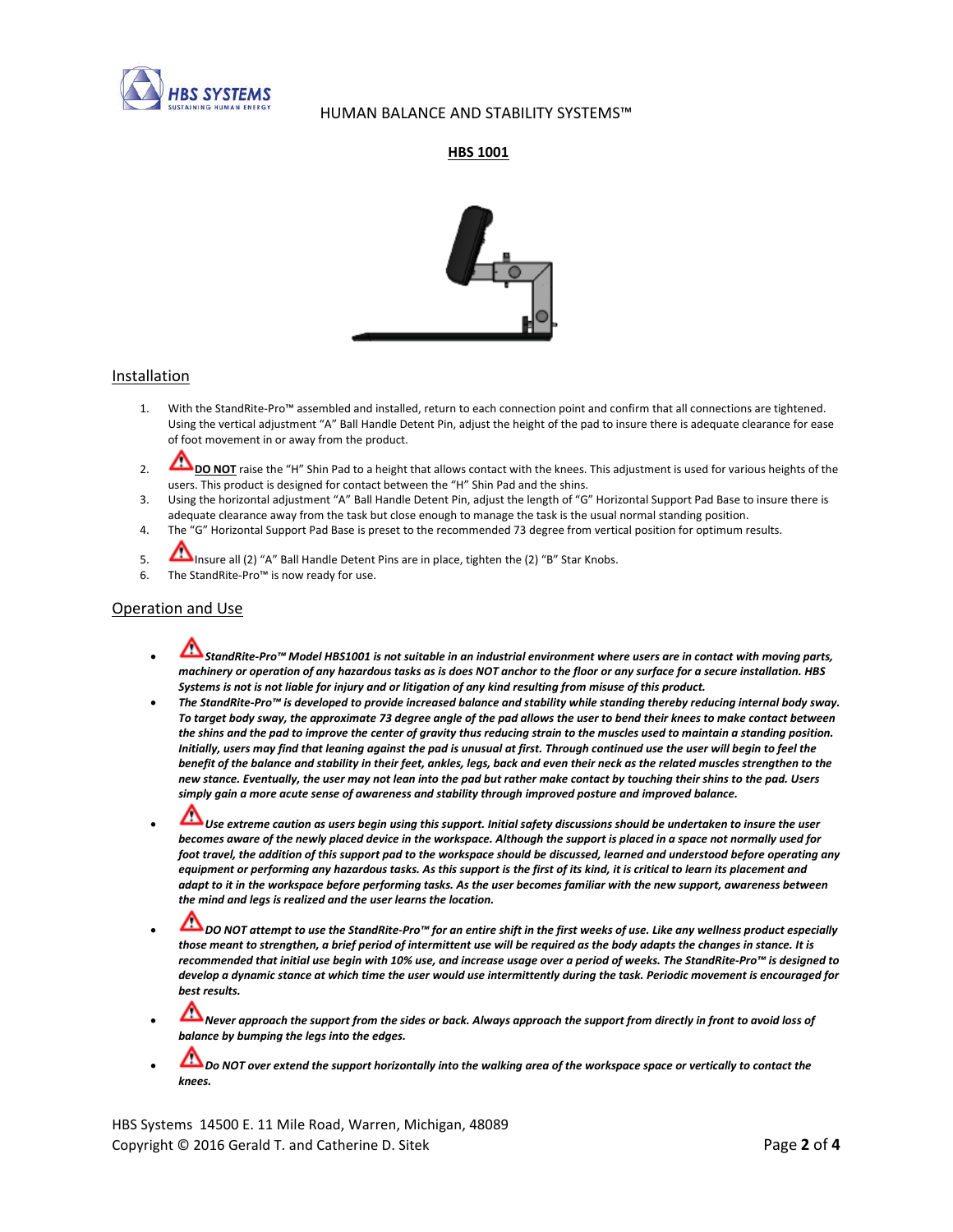

## HUMAN BALANCE AND STABILITY SYSTEMS™

The StandRite-Pro™ is NOT designed to be used for any other purpose such as seating, kneeling, stepping or supporting the entire weight of an individual. This product is a balance and stability aid for standing exclusively or intermittently and is meant to provide a contact point for the shins to control body sway.

#### Recommended Use

- 1. Adjust the StandRite-Pro™ to insure there is adequate clearance for movement of the feet in and away from the product to avoid creating an obstruction to the normal travel space.
- 2. Adjust the StandRite-Pro<sup>m</sup> to insure there is contact with the shins only and that there is **NO** contact at the knees.
- 3. Approach the shin pad from the front and position the feet with a comfortable spread between them and under the shin pad. Although the ankles will now be in close proximity to the pad, they are not necessarily in contact with the pad.
- 4. Slightly bend at the knees and allow the shins to make contact with the shin pad. The user should feel a calming of the tensing muscles normally used to hold balance in a standing and working position. If this is not the case, return to step 1 above and make minor adjustments.
- 5. Ergonomic mats are recommended as an added cushion for the feet. HBS Systems can provide solutions in the form of the most innovative ergonomic mats available on the market. Ergonomic pads should be maintained or replaced if worn or impregnated with any substance that degrades the user's traction. Insure ergonomic mats are maintained to insure they are clean and free of oil or other substances that may cause the user to slip while making contact with the pad. High heels may puncture the ergonomic pad and are not recommended.
- 6. If access to the equipment being served is required, remove the support for access to the equipment. DO NOT attempt to access the equipment with the support in place.
- 7. The user may experience minor discomfort in the feet under initial use as the feet adjust to the new angle in standing. This is normal and will be similar to adjusting to a new pair of shoes. If this occurs, simply step away from the support periodically and rotate the feet during the initial adjustment period. This feeling will subside within a few weeks of use. If the condition persists and user feels uncomfortable or at risk in using this device at any time, stop all operations and discontinue use.

#### Disclaimer

Human Balance and Stability Systems make no claim to cure any disease, illness or prevent such conditions from arising in any user. Our products have been developed to control body sway while standing to reduce tension in the fascia and muscles used to balance on two feet and to provide positive shin angle to allow for proper hip hinge movement.